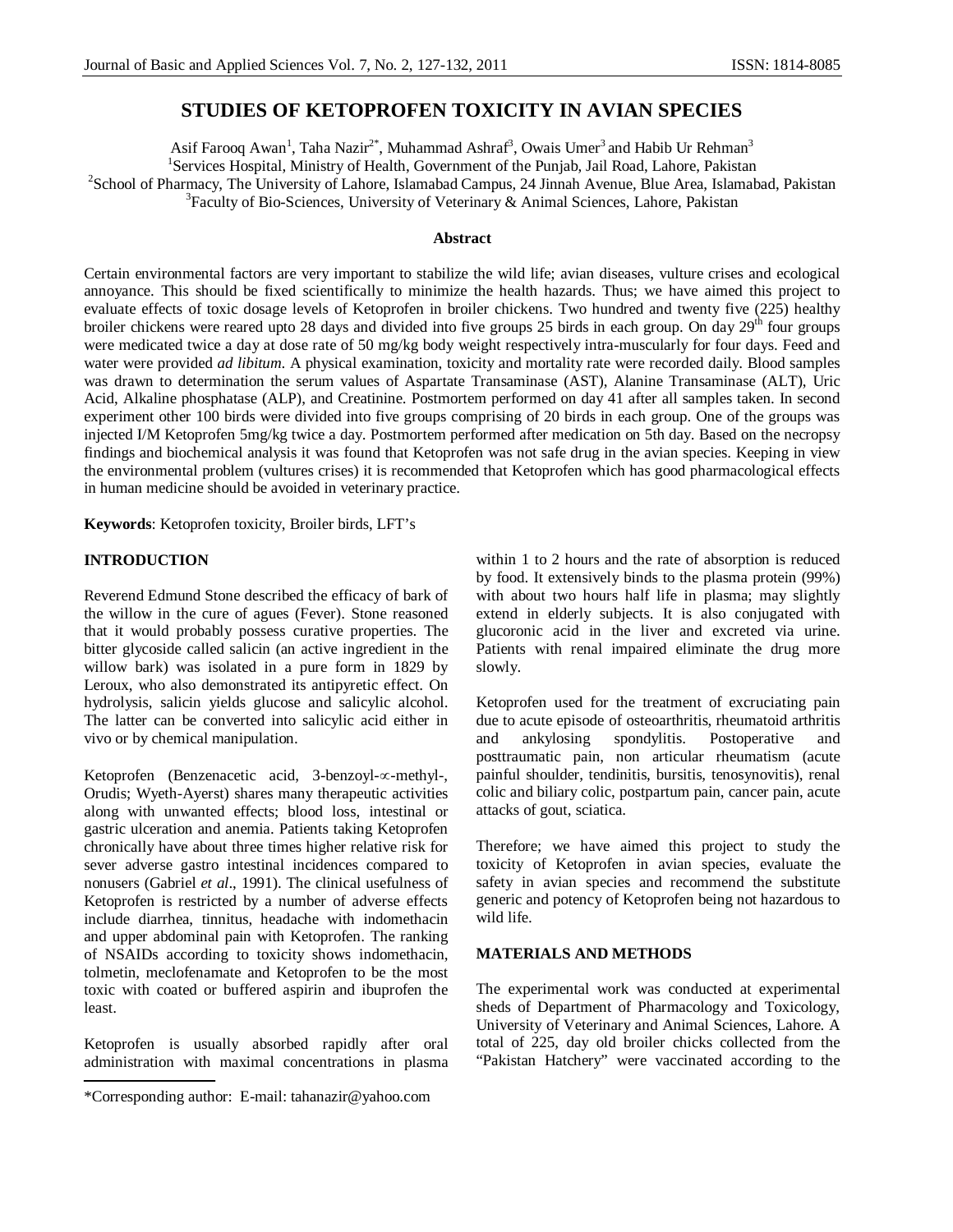vaccination schedule given in Table 1. The Ketoprofen (Profenid; Aventis Pharma) was injected IM 5mg/ Kg body weight twice a day and obtained from Orient labs. Pvt. Limited.

| Age        | Vaccine           | Route of<br>Vaccination |
|------------|-------------------|-------------------------|
| $6th$ day  | Newcastle disease | Eye drop                |
| $15th$ day | Gumboro (I.B.D)   | Drinking water          |
| $21st$ day | Newcastle disease | Drinking water          |
| າ<⊄th      | Gumboro (I.B.D)   | Drinking water          |

Table 1. Vaccination schedule

# **Experimental Design**

On 28th day 75 birds were divided into 2 groups randomly; Group A with 50 and B with 25 birds. On 29th day Ketoprofen I/M 5mg/kg body weight injected IM for twice a day upto four days individually to each bird of group A, for four consecutive days. Group B was kept as control. The remaining 75 birds were divided into two groups C with 75 and D with 25 birds. Each bird of group C was injected Ketoprofen I/M 5mg/kg body weight injected for twice a day upto four days and group D was kept as control group and no medication given to them. Findings are have been summarized Table 5.

Feed and water was provided *ad libitum*. A daily basis record of physical examination, sign and symptoms and toxicity was maintained regularly.

### **Sample Schedule and Parameters Determined**

The detail of sampling schedule and parameters determined were also published by Asif et al (2009). We have collected 3 ml blood sample from birds of each group (A, B, C and D) before starting the medication on 29th day. Then blood sample from the same birds were drawn from wing vein (vena cutanea ulnaris) on days 33, 37 and 41 after medication for determination of serum values of following parameters; Aspartate Transaminase (Thomas, 1998), Alanine Transaminase, Uric acid, Alkaline phosphatase (ALP) (Bessey et al., 1946), Concentration of creatinine in serum (Tietz, 1986).

### **Clinical Findings and Statistical Analysis**

The clinical findings mortality and postmortem was recorded during experimental period. The collected data were analyzed statistically with one way analysis of variance (Steel et al., 1982). On days 41st and 47th postmortem were done. Three parameters including postmortem, liver, kidney biopsies and stainings were examined.

# **RESULTS**

The biochemical parameters; uric acid, creatinine, alanine transaminase, aspartate transaminase, alkaline phosphatase of were noted for test and control birds before and after Ketoprofen. The results of necropsy findings of experimental chicks in different groups were also recorded as given below.

### **Biochemical Parameters of** Ketoprofen**:**

Each bird of group B was injected I/M Ketoprofen 5 mg/kg body weight for twice a day up to four days. Following parameters were measured.

**Uric Acid**: As shown in table 2 the mean values of uric acid of Ketoprofen was 5.806380 mg/dl, 6.026060 mg/dl, 5.975420 mg/dl and 6.913780 mg/dl at before medication, 1<sup>st</sup> day after medication, 5<sup>th</sup> and 9<sup>th</sup> day after medication respectively.

There was no significant difference in the mean values of uric acid of Ketoprofen table 3.

**Creatinine**: The mean values of creatinine in Ketoprofen group was 1.188800 mg/dl, 1.117026 mg/dl, 1.220550 mg/dl and 0.991480 mg/dl at before medication,  $1<sup>st</sup>$  day after medication,  $5<sup>th</sup>$  and  $9<sup>th</sup>$  day after medication respectively Table 2.

There was no significant difference in the mean values of creatinine in Ketoprofen group table 3.

| Uric Acid         | Creatinine     | <b>ALT</b>      | <b>AST</b>      | <b>ALP</b>     | Time of sample    |
|-------------------|----------------|-----------------|-----------------|----------------|-------------------|
| mg/dl             | mg/dl          | $\mu/L$         | $\mu/L$         | $\mu/L$        | collection        |
| 5.806380 $\pm$    | $1.188800 \pm$ | $9.965180 \pm$  | $177.30200 \pm$ | 28.316000      | Before medication |
| .545235           | 1.904E-02      | .563780         | 6.428437        | ±1.121742      |                   |
| 6.026060          | $1.117026 \pm$ | $10.777700 \pm$ | 250.69920       | 53.39000       | $1st$ day after   |
| $\pm 8.215E - 02$ | 1.541E-02      | 817404          | ±14.638531      | ±1.538587      | medication        |
| $5.975420 \pm$    | $1.220550 \pm$ | $10.417980 \pm$ | 210.36320       | 58.65600       | $5th$ day after   |
| .420863           | .135490        | .422810         | $\pm 9.467424$  | $\pm 2.733095$ | medication        |
| $6.913780 \pm$    | $0.991480 \pm$ | $10.844120 \pm$ | 230.44000       | 50.12600       | $9th$ day after   |
| .489202           | 3.897E-02      | .523152         | ±27.582283      | ±1.654538      | medication        |

Table 2. Various biochemical parameters of Ketoprofen group  $n=5$  values given as MEAN $\pm$  SEM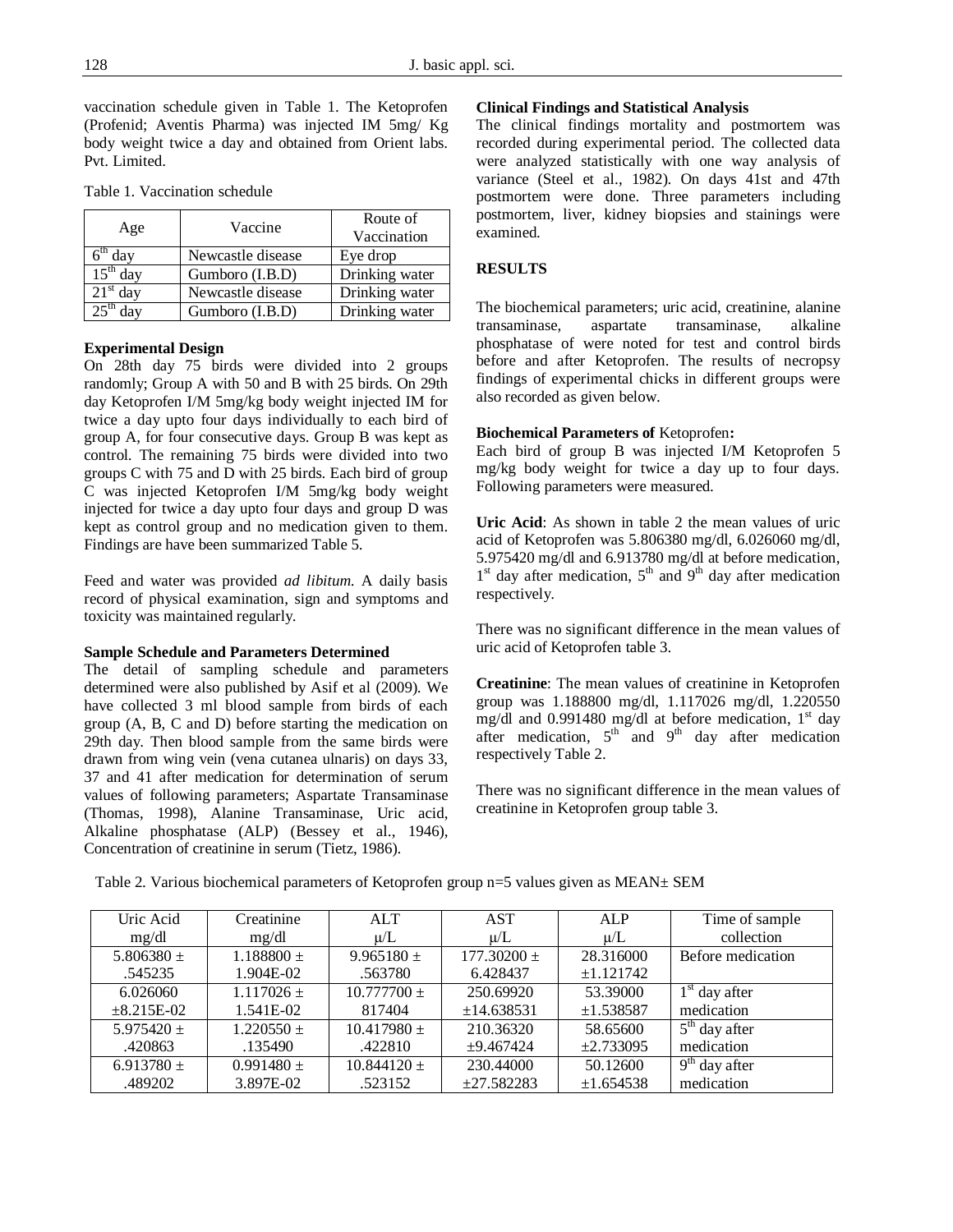**Alanine Transaminase (ALT):** As shown in table 2 the mean values of Alanine transaminase of Ketoprofen was 9.965180 µ/L, 10.777700 µ/L, 10.417980 µ/L and 10.844120  $\mu$ /L before medication, 1<sup>st</sup> day after

medication,  $5<sup>th</sup>$  and  $9<sup>th</sup>$  day after medication respectively. There was significant difference in the mean values of alanine transaminase of Ketoprofen table 3.

Table 3. ANOVA of Ketoprofen

|            |                | Sum of Squares | Df | Mean Square | $\mathbf{F}$ | Sig. |
|------------|----------------|----------------|----|-------------|--------------|------|
| Uric acid  | Between groups | 3.718          | 3  | 1.239       | 1.376        | .286 |
|            | Within groups  | 14.409         | 16 | .901        |              |      |
|            | Total          | 18.127         | 19 |             |              |      |
| Creatinine | Between groups | .155           | 3  | 5.169E-02   | 2.019        | .152 |
|            | Within groups  | .410           | 16 | 2.560E-02   |              |      |
|            | Total          | .565           | 19 |             |              |      |
| <b>ALT</b> | Between groups | 2.441          | 3  | .814        | .453         | .719 |
|            | Within groups  | 28.769         | 16 | 1.798       |              |      |
|            | Total          | 31.211         | 19 |             |              |      |
| <b>AST</b> | Between groups | 14680.431      | 3  | 4893.477    | 3.540        | .039 |
|            | Within groups  | 22120.517      | 16 | 1382.532    |              |      |
|            | Total          | 36800.948      | 19 |             |              |      |
| <b>ALP</b> | Between groups | 2670.053       | 3  | 890.018     | 51.473       | .000 |
|            | Within groups  | 276.657        | 16 | 17.291      |              |      |
|            | Total          | 2946.710       | 19 |             |              |      |

| Uric Acid     | Creatinine        | <b>ALT</b>    | <b>AST</b>     | <b>ALP</b>     | Time of sample   |
|---------------|-------------------|---------------|----------------|----------------|------------------|
| mg/dl         | mg/dl             | $\mu/L$       | $\mu/L$        | $\mu/L$        | collection       |
| 5.031800      | 1.052080          | 10.149740     | 193.55568      | 27.252000      | 0 <sub>day</sub> |
| $\pm$ .209874 | $\pm 3.172E - 02$ | $\pm .687521$ | $\pm 2.584983$ | ±1.187440      |                  |
| 4.776720      | 0.972669          | 10.205000     | 199.43520      | 34.470000      | $1st$ day        |
| $\pm$ .474997 | $\pm 6.390E - 02$ | $\pm .376771$ | ±18.580837     | $\pm 3.520395$ |                  |
| 5.479140      | 1.134440          | 10.269660     | 158.98660      | 33.548000      | $5th$ day        |
| $\pm 400607$  | $±9.002E-02$      | $\pm .401202$ | ±16.616974     | $\pm 3.204323$ |                  |
| 4.874880      | 1.066040          | 10.351780     | 166.81000      | 27.824400      | $9th$ day        |
| $\pm$ .152974 | $±9.043E-02$      | $\pm .507856$ | ±10.338517     | ±1.302525      |                  |

Table 5. ANOVA of normal

|            |                | Sum of<br><b>Squares</b> | Df | Mean Square | $\mathbf{F}$ | Sig. |
|------------|----------------|--------------------------|----|-------------|--------------|------|
| Uric acid  | Between groups | 1.447                    | 3  | .482        | .851         | .486 |
|            | Within groups  | 9.071                    | 16 | .567        |              |      |
|            | Total          | 10.519                   | 19 |             |              |      |
| Creatinine | Between groups | $6.607E-02$              | 3  | 2.202E-02   | .824         | .499 |
|            | Within groups  | .427                     | 16 | 2.671E-02   |              |      |
|            | Total          | .493                     | 19 |             |              |      |
| ALT        | Between groups | .113                     | 3  | 3.780E-02   | .029         | .993 |
|            | Within groups  | 20.670                   | 16 | 1.292       |              |      |
|            | Total          | 20.784                   | 19 |             |              |      |
| <b>AST</b> | Between groups | 5883.275                 | 3  | 1961.092    | 2.135        | .136 |
|            | Within groups  | 14698.768                | 16 | 918.673     |              |      |
|            | Total          | 20582.043                | 19 |             |              |      |
| ALP        | Between groups | 212.301                  | 3  | 70.767      | 2.197        | .128 |
|            | Within groups  | 515.349                  | 16 | 32.209      |              |      |
|            | Total          | 727.650                  | 19 |             |              |      |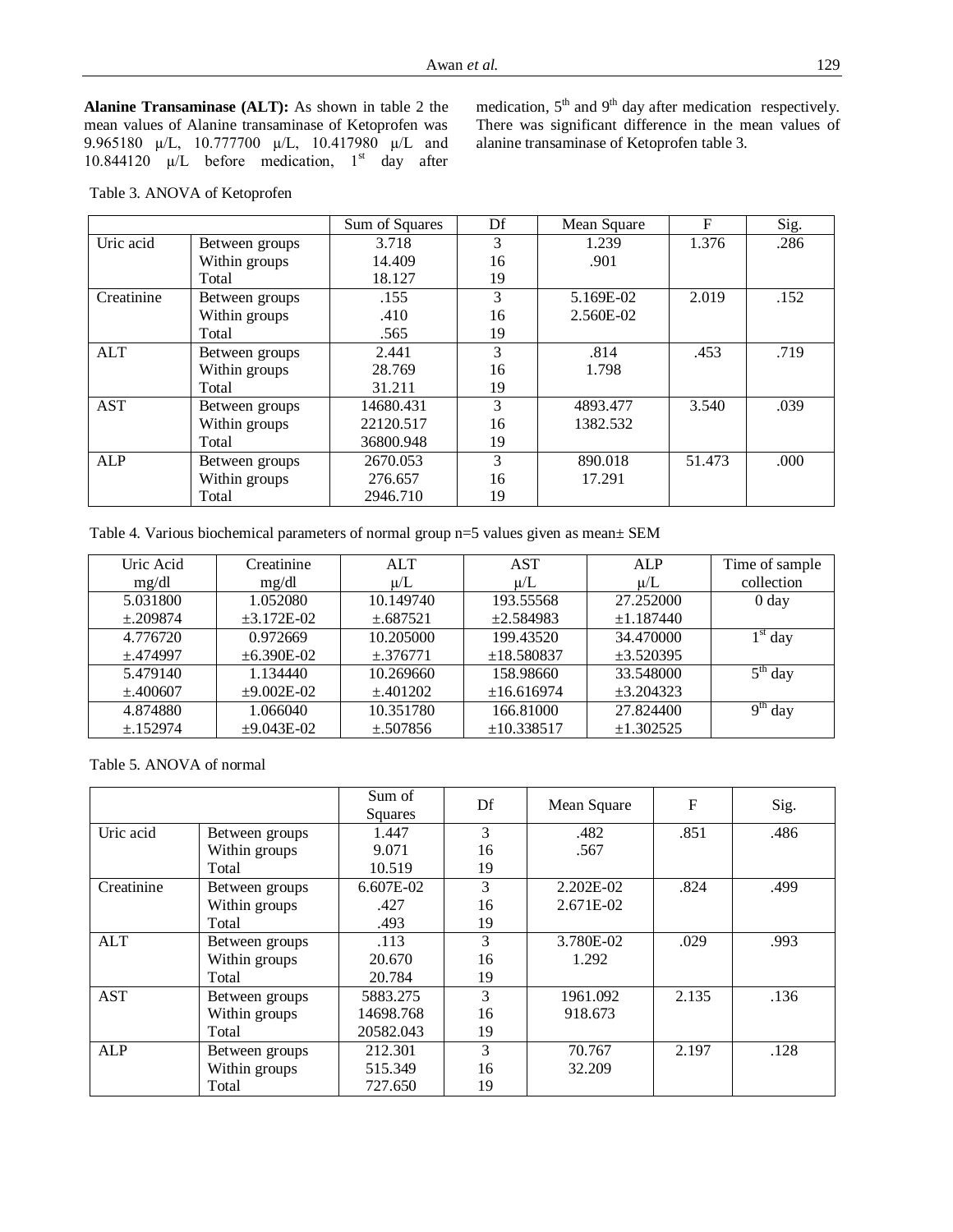|                | Dose                              | Postmortem lesions |       |        |  |
|----------------|-----------------------------------|--------------------|-------|--------|--|
| Drug           |                                   | Site of injection  | Liver | Kidney |  |
|                | $50 \frac{\text{mg}}{\text{kg}}$  | 10/15              | 7/15  | 0/15   |  |
| Phenylbutazone | $n = 15$                          |                    |       |        |  |
|                | $100$ mg/kg                       | 15/15              | 12/15 | 0/15   |  |
|                | $n = 15$                          |                    |       |        |  |
|                | $5 \text{ mg/kg}$                 | 0/15               | 5/15  | 0/15   |  |
| Ketoprofen     | $n = 15$                          |                    |       |        |  |
|                | $10 \frac{\text{mg}}{\text{kg}}$  | 9/15               | 8/15  | 0/15   |  |
|                | $n = 15$                          |                    |       |        |  |
|                | $50 \frac{\text{mg}}{\text{kg}}$  | 0/15               | 3/15  | 0/15   |  |
| Dipyron        | $n = 15$                          |                    |       |        |  |
|                | $100 \frac{\text{mg}}{\text{kg}}$ | 4/15               | 6/15  | 0/15   |  |
|                | $n = 15$                          |                    |       |        |  |
|                | $1 \text{ mg/kg}$                 | 0/15               | 0/15  | 0/15   |  |
| Piroxicam      | $n = 15$                          |                    |       |        |  |
|                | $2 \text{ mg/kg}$                 | 0/15               | 3/15  | 0/15   |  |
|                | $n = 15$                          |                    |       |        |  |
|                | No medication                     | 0/15               | 0/15  | 0/15   |  |
| Control        | $n = 15$                          |                    |       |        |  |
|                | No medication                     | 0/15               | 0/15  | 0/15   |  |
|                | $n = 15$                          |                    |       |        |  |

Table 6. Result of necropsy findings of various drugs in broilers chicks

Aspartate Transaminase: As shown in table 2 the mean values of aspartate transaminase of Ketoprofen was 177.30200 µ/L, 250.69920 µ/L, 210.36320 µ/L and 230.44000  $\mu$ /L at before medication, 1<sup>st</sup> day after medication,  $5<sup>th</sup>$  and  $9<sup>th</sup>$  day after medication of Ketoprofen.

There was significant difference in the mean values of aspartate transaminase of Ketoprofen table 3.

Alkaline Phosphatase (ALP): As shown in table 2 the mean values of alkaline phosphatase of Ketoprofen was 28.316000 µ/L, 53.390000 µ/L, 58.65600 µ/L and 50.126000  $\mu$ /L at before medication, 1<sup>st</sup> day after medication,  $5<sup>th</sup>$  and  $9<sup>th</sup>$  day after medication of Ketoprofen respectively.

There was significant difference in the mean values of alkaline phosphatase of Ketoprofen table 3.

Results of necropsy findings of experimental chicks in different groups.

The birds were slaughtered at the end of experiment and different lesions in kidney, liver and muscles were recorded.

Each bird of group B was injected I/M Ketoprofen 5 mg/kg body weight for twice a day up to four days.

Each bird of group L was injected I/M Ketoprofen 10 mg/kg body weight for twice a day up to four days. Findings are mentioned in table-6.

Control group: Group E and O was kept control no medication given to them and group 0 was kept control no medication given to them. Findings are mentioned in table-6.

#### **DISCUSSION**

This drug is mainly used in human practice the toxic effects reported are gastrointestinal discomfort, gastric pain, nausea vomiting diarrhea constipation headache and vertigo.

On necropsy it was observed that liver was damaged and there was no lesions observed in kidney. Necrosis at the injection site was recorded in most of the birds in this group. There was no significant rise in the serum levels of uric acid and creatinine which indicated that Ketoprofen had no toxic effects at the kidney. The findings of present study are in agreement with the observations of (MacAllister *et al.,* 1937) who reported that there were no renal lesions developed in horses treated with Ketoprofen, (Swinkels *et . al.,* 1994) studied that Ketoprofen had no gastric and renal side effects in pigs. These observations support the results of this research.

Garcia (1998) and Alarcon *et.al* in (2002) reported the risk of gastrointestinal bleeding and or perforation in Ketoprofen therapy. This situation was not observed during this study however there was increase in serum levels of ALT, AST and ALP showing hepatotoxicity. The postmortem of the control group revealed no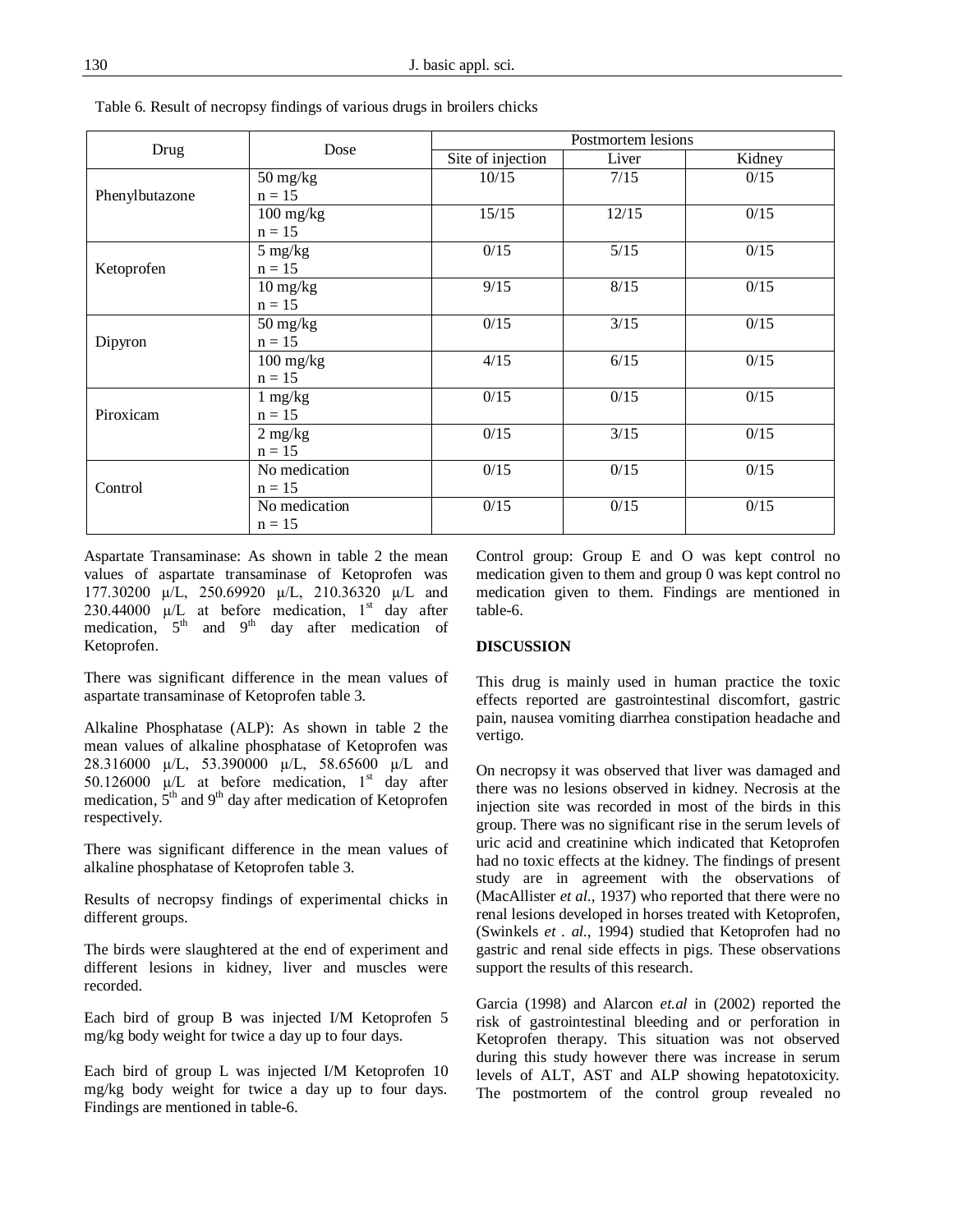abnormalities particularly in liver, kidneys and muscles. Similarly there was no significant difference in the serum values of uric acid and creatinine ALT, AST and ALP in the samples collected at the different times during experiments in the group.

MacAllister *et al.* (1973) reported adverse affect of Ketoprofen. There were 16 horses assigned randomly to receive physiological saline 10 ml solution or Ketoprofen (2.2 mg/kg of body weight) every 8 hours, for 12 days. All the horses were killed on  $13<sup>th</sup>$  day to obtain the complete post mortem report. Mean CBC values were noticed within normal limits for all groups. Moreover; the postmortem examination showed the severely Ketoprofen affect at the glandular portion of the stomach and gastrointestinal tract. Horses treated with the saline and Ketoprofen did not develop renal lesions. Under the conditions of this study and with total daily doses that exceeded the manufacturers' recommended doses, the toxic potential of the Ketoprofen in clinically normal adult horses.

Semrad (1993) reported the Ketoprofen efficacy for the therapy of endotoxemia in neonatal calves. Ketoprofen (Ketofen, 2.2 mg/kg, i.v.), and ketorolac tromethanine (Toradol, 1.1 mg/kg, i.v) each ameliorated the clinical signs of endotoxaemia and LPS-induced lacticaemia, but failed to significantly alter the degree of leucopenia or hypoglycemia associated with infusion of LPS.

Swinkels *et al*. (1994) reported the antipyretic effect on Ketoprofen 3 mg/kg and flunixin 2 mg/kg in pigs. These drugs were administered intramuscular 8 and 32 hours for endobronchial challenge with pleura-pneumonia (noticed at postmortem examination). Ketoprofen showed a highly significant antipyretic effect. The reduction of the food consumption in Ketoprofen treated pigs was significantly less than infected or non-medicated controls.

Landoni, *et al.* (1996) reported the effects of the flunixin, tolfenamic acid,  $S$  (+) Ketoprofen (KTP) and R (-) Ketoprofen on the production of beta-glucuronidase (betaglu), interleukin-6) IL-6), prostaglandin E2 (PGE2), tumor necrosis factor alpha (TNF alpha)and interleukin-1 (IL-1) induced by lipopolysaccharide (LPS) stimulated equine synoviocytes.

Beltran *et al.,* (1998) reported the D (dextro) Ketoprofen as an active E (enantiomer) Ketoprofen form of the racemic compound. It is a new drug belonging to arylpropionate family of non-steroidal anti-inflammatory group. They compared the efficacy and safety of dexKetoprofen trometamol with the equivalent dose of enantiomers this drug in a randomized, double-blind multicenter, 3-week trial of adult patients with osteoarthritis pain at knee. The patients were then randomly assigned to receive either D-Ketoprofen trometamol 25 mg tid (N-89) or E-Ketoprofen 50 mg tid (N-94) after 7-15 days washout period. After 3 weeks; at the end of treatment, the main outcome showed the significantly better in the D-Ketoprofen trometamol group than in the Ketoprofen group. Moreover; physician assessment pointed out 75% of the D-Ketoprofen patients had improved better. The results showed D-Ketoprofen trometamol is more effective than Ketoprofen in shortterm symptomatic therapy; suggesting the tolerability of D-Ketoprofen trometamol as favorable treatment than Ketoprofen. Thus, substitution of D-Ketoprofen for racemic Ketoprofen is potentially less hazardous in clinical practice.

Alarcon *et al.* (2002) reported the changes in cyclooxygenase expression, prostaglandin synthesis, gastric toxicity and glutathione metabolism of Ketoprofen. They express the response to damage in rats in form of the generation of oxygen free radical and neutrophil infiltration. Result showed Ketoprofen dosedependently toxicity. Ketoprofen was also less ulcerogenic. Bonina *et al.,* (2002) also reported the *in vitro* polyoxyethylene esters of naproxen (2a-e), Ketoprofen (1a-e) and diclofenac (3a-e) to evaluate their solidity in simulated gastric fluid (pH 2.0 buffer) and at pH 7.4 phosphate buffer. They also studied the susceptibility to enzymatic cleavage in human plasma. The results obtained indicated that all tested pro-drugs exhibited good analgesic effect and the esters have low irritating effect on the gastric mucosa than respective parent drug.

### **CONCLUSION**

In conclusion, there was no mortality recorded in any group of broiler chicks given Ketoprofen. Based on the necropsy findings and biochemical analysis it was also found that ketoprofen was not safest drug in the avian species. Keeping in view the environmental problem (vultures crises) it is recommended that ketoprofen might having good pharmacological outcome in human but should be avoided in veterinary practice.

# **REFERENCES**

Alarcon de la Lastra C, Nieto A, Martin MJ, Cabre F, Herrerias JM and Motilva V. 2002. Oligoethylene ester derivatives of Ketoprofen, naproxen and diclofenac as oral prodrugs: a pharmacological evaluation. Inflamm. Res. 51(2): 51-57.

Asif FA, Ashraf M, Umer O, Nazir T, Akhtar MS, Rehman HR. 2009. Studies of dipyrone (metamizole sodium) toxicity in avian species. J App Pharm 1 (1):1-6

Beltran J, Martin-Mola E, Figueroa M, Granados J, Sanmarti R, Artigas R, Torres F, Forns M and Mauleon D. 1998. Comparison of dexKetoprofen trometamol and